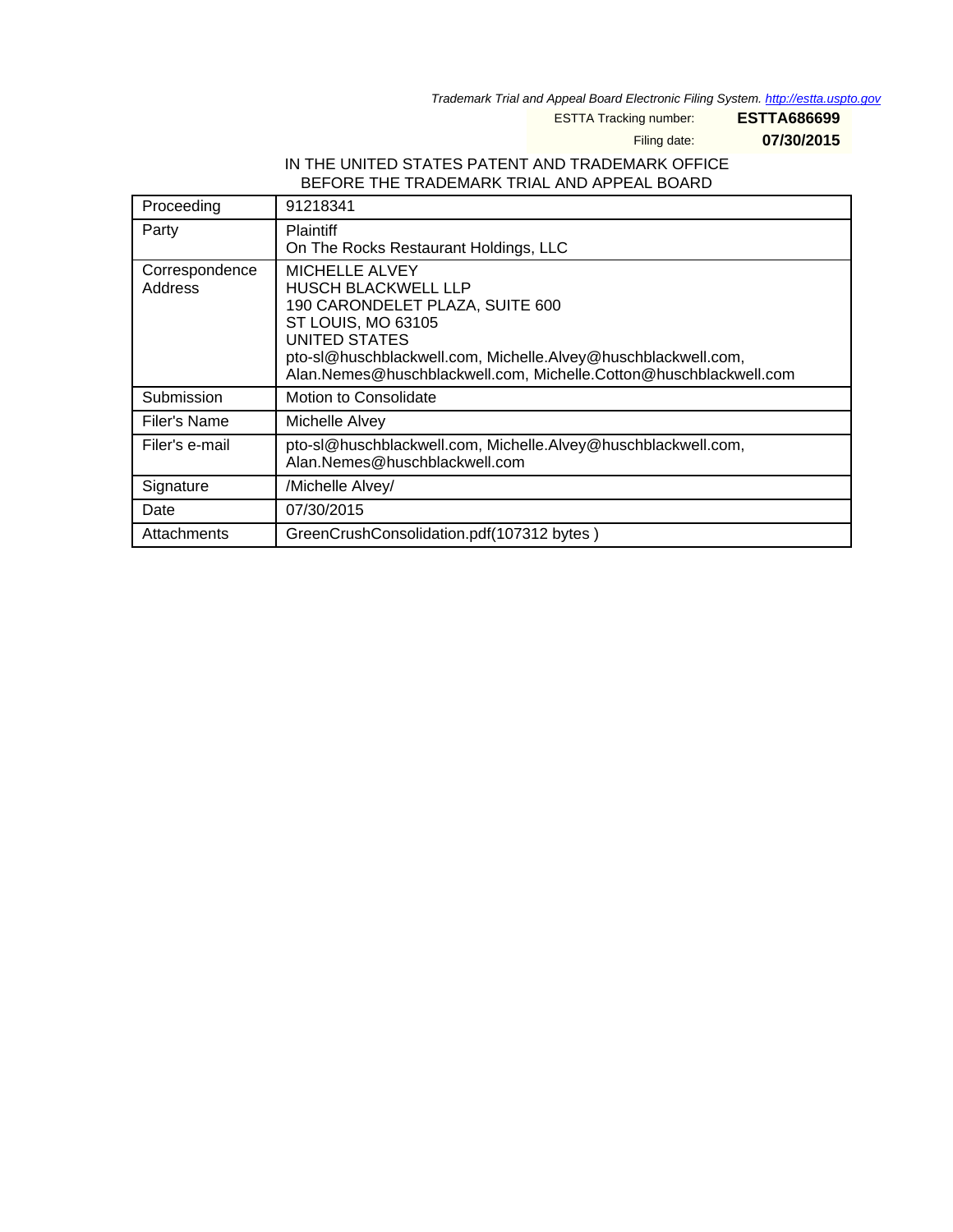#### CERTIFICATE OF MAILING VIA ELECTRONIC TRANSMISSION

I hereby certify that this correspondence is being filed with the United States Patent and Trademark Office via the Electronic System for Trademark Trials and Appeals on July 30, 2015.

#### */Michelle Alvey*/

## **IN THE UNITED STATES PATENT AND TRADEMARK OFFICE BEFORE THE TRADEMARK TRIAL AND APPEAL BOARD**

| On the Rocks Restaurants |                            |
|--------------------------|----------------------------|
| Holdings, LLC.           |                            |
|                          | Registration No.: 4330917  |
|                          | Mark: GREEN CRUSH          |
|                          | Proceeding No. 92060993    |
| Petitioner/Opposer,      |                            |
|                          | Serial No. 86208025        |
|                          | Mark: GREEN CRUSH & Design |
| V.                       | Proceeding No. 91218341    |
|                          |                            |
|                          |                            |
|                          |                            |
| Green Crush, LLC         |                            |
|                          |                            |
| Registrant/Applicant.    |                            |
|                          |                            |

## **MOTION TO CONSOLIDATE PROCEEDING NOS. 92060993 AND 91218341**

COMES NOW Petitioner/Opposer On the Rocks Restaurants Holdings, LLC. ("On the Rocks"), by and through its undersigned counsel, and hereby moves for consolidation of Proceeding Nos. 92060993 and 91218341 (the "Proceedings") pursuant to Fed. R. Civ. P. 42(a), Trademark Rule of Practice 2.120 and TBMP §511. In support of this Motion, On the Rocks states as follows:

1. On the Rocks filed a Notice of Opposition to Application No. 86208025 for GREEN CRUSH and Design for "Fast-food restaurant services; Restaurant services" in Class 43 on September 15, 2014.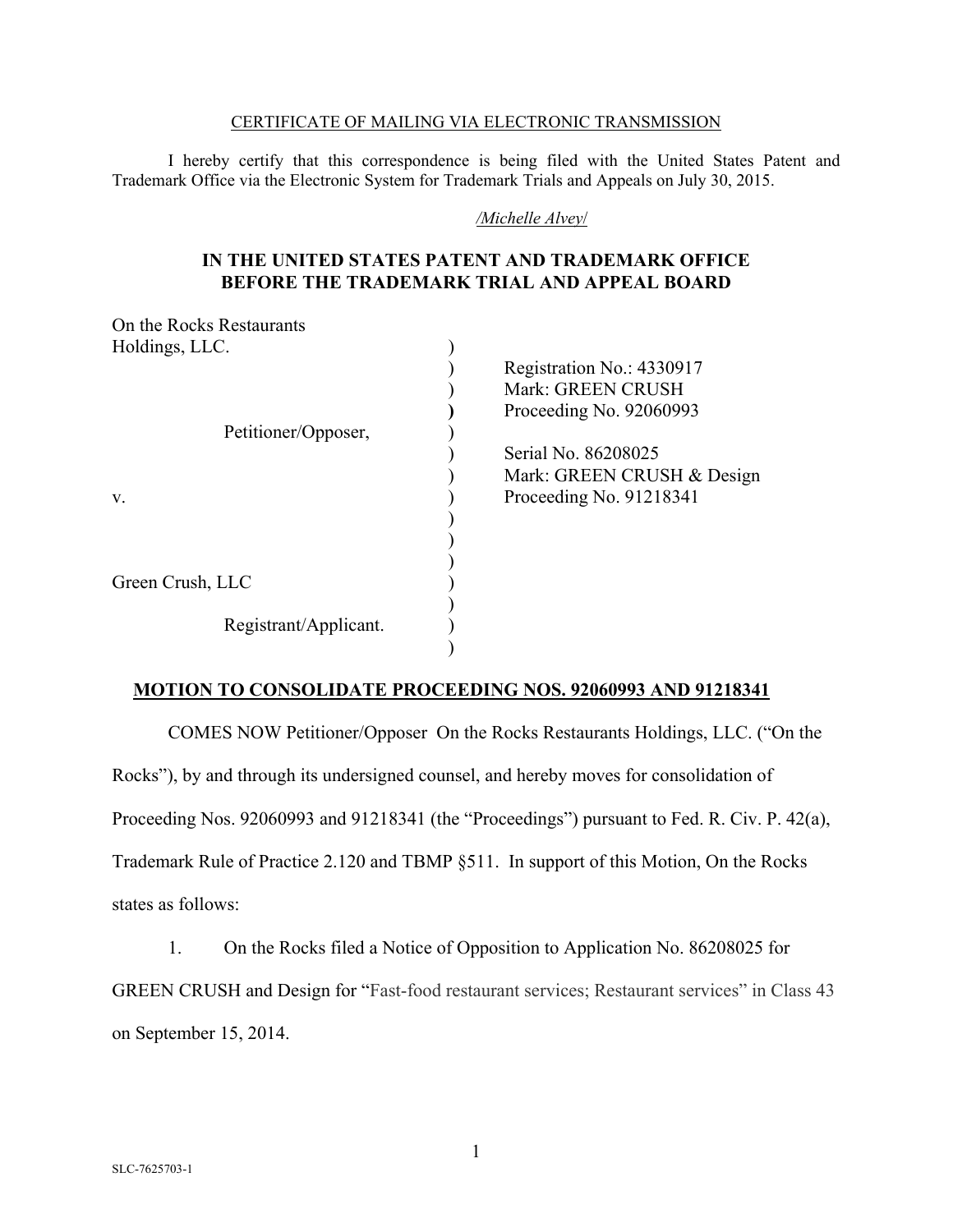2. The parties engaged in settlement negotiations and extended the deadlines in the opposition proceeding during such negotiations.

3. On the Rocks filed a Petition to Cancel Registration No. 4330917 for the mark GREEN CRUSH for "Fast-food restaurant services" in Class 43 on March 5, 2015. The parties continued their settlement discussions and extended the deadlines in the cancellation proceeding during such negotiations.

4. The parties have not yet engaged in discovery in the Proceedings, but have conducted the discovery conference and exchanged initial disclosures in the Proceedings.

5. The parties in the Proceedings are identical, and the Proceedings involve common questions of law and/or fact. *See World Hockey Ass'n v. Tudor Metal Products Corp.*, 185 U.S.P.Q. 246, 248 (TTAB 1975) (granting consolidation for oppositions involving similar marks); *Fed. Dept. Stores, Inc. v. Gold Circle Insurance Co.*, 266 U.S.P.Q. 262, 264 (TTAB 1985)(same); *Hilson Research Inc. v. Society for Human Resource Management*, 27 USPQ2d 1423, 1424 & n. 1 (TTAB 1993) (opposition and cancellation consolidated).

6. While the Proceedings involve a registration and an application, the marks that are the subject of the application and the registration involve common questions of law and/or fact in that both of the marks at issue contain the term "GREEN CRUSH" and the Proceedings involve nearly identical goods.

7. The Proceedings are at similar stages. Specifically, as stated above, the parties have conducted the discovery conference and exchanged initial disclosures, but have not yet exchanged discovery. The next deadline (for expert disclosures) is October 20, 2015 in Proceeding No. 91218341and November 11, 2015 in Proceeding No. 92060993.

2